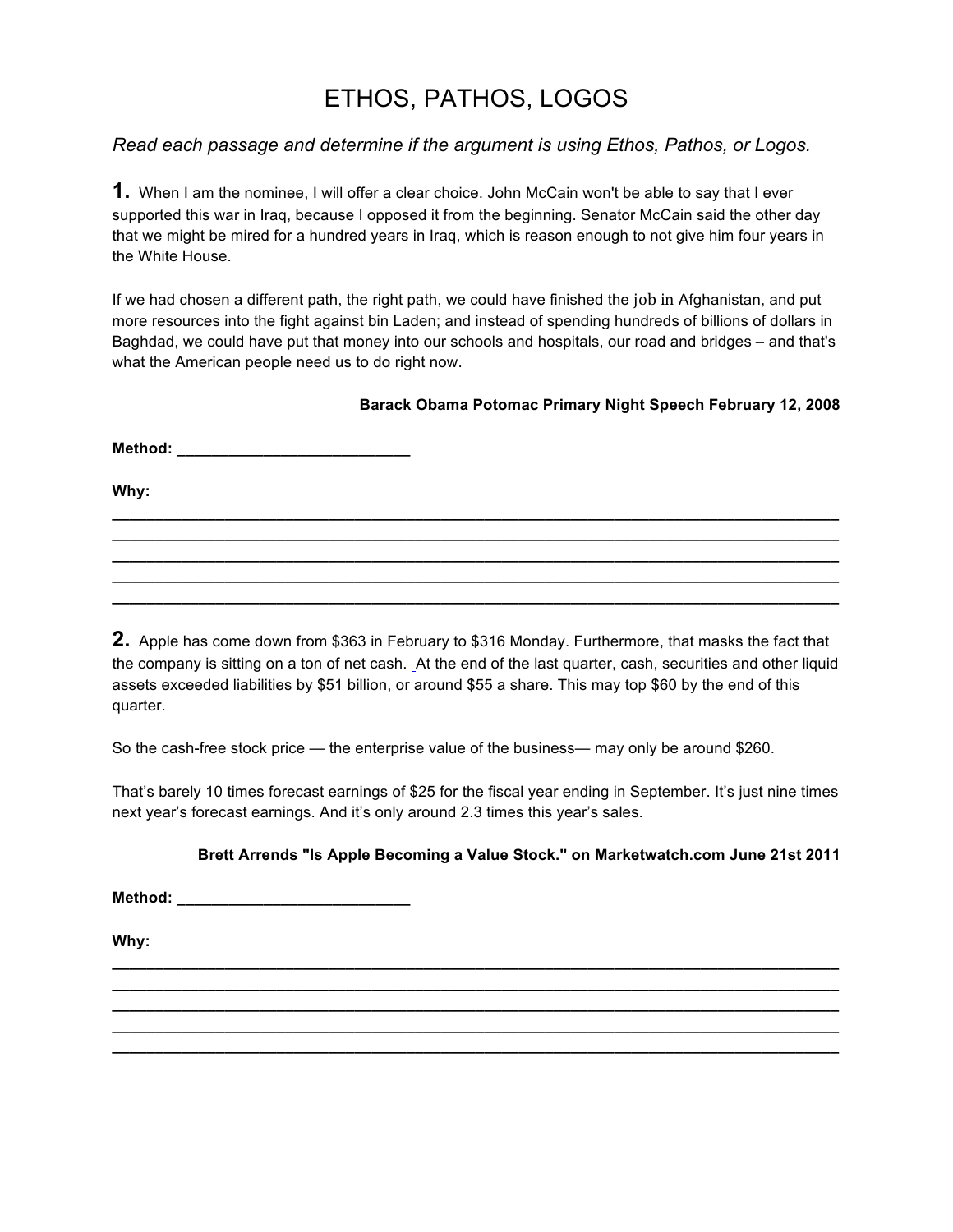**3.** Kimberly N. had a senior position at a charitable organization when her son was born. She planned for a six-week maternity leave, but her son was born with a life-threatening condition, and she ended up taking 12 weeks with partial pay. Kimberly's supervisor was unhappy that she took such a long leave and refused to let her work part-time or from home. After going back to work, Kimberly had a terrible performance evaluation that contrasted sharply with her previous positive evaluations. She soon left her job, which significantly impacted family finances. Savings quickly dwindled, debts grew, and Kimberly filed for bankruptcy. A few months later, she found a part-time job at a lower level with no benefits but was laid off when the recession hit. She worries that future employers will question her period of unemployment.

> An Argument for Parental Leave in the United States, written by: **Walsch , Janet.** *Failing It's Families* **New York City, NY: Human Rights Watch, 2011 Online**

**Method: \_\_\_\_\_\_\_\_\_\_\_\_\_\_\_\_\_\_\_\_\_\_\_\_\_\_\_**

**Why:** 

**4.** "I have pledged myself and my colleagues in the cabinet to a continuous encouragement of initiative, responsibility and energy in serving the public interest. Let every public servant know, whether his post is high or low, that a man's rank and reputation in this Administration will be determined by the size of the job he does, and not by the size of his staff, his office or his budget. Let it be clear that this Administration recognizes the value of dissent and daring -- that we greet healthy controversy as the hallmark of healthy change. Let the public service be a proud and lively career. And let every man and woman who works in any area of our national government, in any branch, at any level, be able to say with pride and with honor in future years: 'I served the United States Government in that hour of our nation's need.'"

**\_\_\_\_\_\_\_\_\_\_\_\_\_\_\_\_\_\_\_\_\_\_\_\_\_\_\_\_\_\_\_\_\_\_\_\_\_\_\_\_\_\_\_\_\_\_\_\_\_\_\_\_\_\_\_\_\_\_\_\_\_\_\_\_\_\_\_\_\_\_\_\_\_\_\_\_\_\_\_\_\_\_\_\_ \_\_\_\_\_\_\_\_\_\_\_\_\_\_\_\_\_\_\_\_\_\_\_\_\_\_\_\_\_\_\_\_\_\_\_\_\_\_\_\_\_\_\_\_\_\_\_\_\_\_\_\_\_\_\_\_\_\_\_\_\_\_\_\_\_\_\_\_\_\_\_\_\_\_\_\_\_\_\_\_\_\_\_\_ \_\_\_\_\_\_\_\_\_\_\_\_\_\_\_\_\_\_\_\_\_\_\_\_\_\_\_\_\_\_\_\_\_\_\_\_\_\_\_\_\_\_\_\_\_\_\_\_\_\_\_\_\_\_\_\_\_\_\_\_\_\_\_\_\_\_\_\_\_\_\_\_\_\_\_\_\_\_\_\_\_\_\_\_ \_\_\_\_\_\_\_\_\_\_\_\_\_\_\_\_\_\_\_\_\_\_\_\_\_\_\_\_\_\_\_\_\_\_\_\_\_\_\_\_\_\_\_\_\_\_\_\_\_\_\_\_\_\_\_\_\_\_\_\_\_\_\_\_\_\_\_\_\_\_\_\_\_\_\_\_\_\_\_\_\_\_\_\_ \_\_\_\_\_\_\_\_\_\_\_\_\_\_\_\_\_\_\_\_\_\_\_\_\_\_\_\_\_\_\_\_\_\_\_\_\_\_\_\_\_\_\_\_\_\_\_\_\_\_\_\_\_\_\_\_\_\_\_\_\_\_\_\_\_\_\_\_\_\_\_\_\_\_\_\_\_\_\_\_\_\_\_\_**

**\_\_\_\_\_\_\_\_\_\_\_\_\_\_\_\_\_\_\_\_\_\_\_\_\_\_\_\_\_\_\_\_\_\_\_\_\_\_\_\_\_\_\_\_\_\_\_\_\_\_\_\_\_\_\_\_\_\_\_\_\_\_\_\_\_\_\_\_\_\_\_\_\_\_\_\_\_\_\_\_\_\_\_\_ \_\_\_\_\_\_\_\_\_\_\_\_\_\_\_\_\_\_\_\_\_\_\_\_\_\_\_\_\_\_\_\_\_\_\_\_\_\_\_\_\_\_\_\_\_\_\_\_\_\_\_\_\_\_\_\_\_\_\_\_\_\_\_\_\_\_\_\_\_\_\_\_\_\_\_\_\_\_\_\_\_\_\_\_ \_\_\_\_\_\_\_\_\_\_\_\_\_\_\_\_\_\_\_\_\_\_\_\_\_\_\_\_\_\_\_\_\_\_\_\_\_\_\_\_\_\_\_\_\_\_\_\_\_\_\_\_\_\_\_\_\_\_\_\_\_\_\_\_\_\_\_\_\_\_\_\_\_\_\_\_\_\_\_\_\_\_\_\_ \_\_\_\_\_\_\_\_\_\_\_\_\_\_\_\_\_\_\_\_\_\_\_\_\_\_\_\_\_\_\_\_\_\_\_\_\_\_\_\_\_\_\_\_\_\_\_\_\_\_\_\_\_\_\_\_\_\_\_\_\_\_\_\_\_\_\_\_\_\_\_\_\_\_\_\_\_\_\_\_\_\_\_\_ \_\_\_\_\_\_\_\_\_\_\_\_\_\_\_\_\_\_\_\_\_\_\_\_\_\_\_\_\_\_\_\_\_\_\_\_\_\_\_\_\_\_\_\_\_\_\_\_\_\_\_\_\_\_\_\_\_\_\_\_\_\_\_\_\_\_\_\_\_\_\_\_\_\_\_\_\_\_\_\_\_\_\_\_**

#### **John F. Kennedy State of the Union Message, January 30, 1961**

**Method:**  $\blacksquare$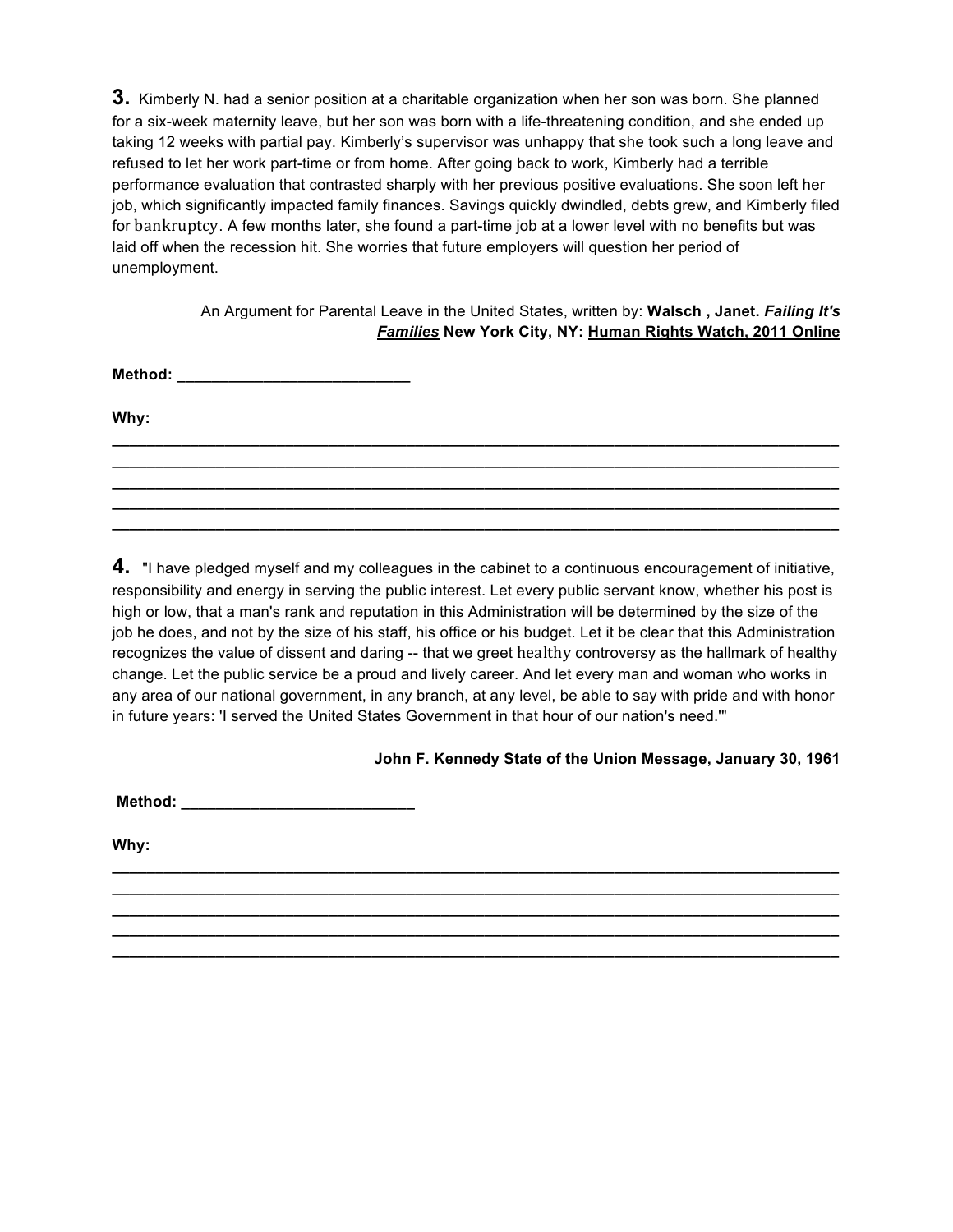**5.** Two major studies from military intelligence experts have warned our leaders about the dangerous national security implications of the climate crisis, including the possibility of hundreds of millions of climate refugees destabilizing nations around the world. Just two days ago, 27 senior statesmen and retired military leaders warned of the national security threat from an "energy tsunami" that would be triggered by a loss of our access to foreign oil. Meanwhile, the war in Iraq continues, and now the war in Afghanistan appears to be getting worse.

#### **Al Gore "A Generational Challenge to Repower America" July 17th 2008**

**Method: \_\_\_\_\_\_\_\_\_\_\_\_\_\_\_\_\_\_\_\_\_\_\_\_\_\_\_**

**Why:** 

**6.** The Rangers looked up and saw the enemy soldiers -- at the edge of the cliffs shooting down at them with machine guns and throwing grenades. And the American Rangers began to climb. They shot rope ladders over the face of these cliffs and began to pull themselves up. When one Ranger fell, another would take his place. When one rope was cut, a Ranger would grab another and begin his climb again. They climbed, shot back, and held their footing. Soon, one by one, the Rangers pulled themselves over the top, and in seizing the firm land at the top of these cliffs, they began to seize back the continent of Europe. Two hundred and twenty-five came here. After two days of fighting, only 90 could still bear arms.

**\_\_\_\_\_\_\_\_\_\_\_\_\_\_\_\_\_\_\_\_\_\_\_\_\_\_\_\_\_\_\_\_\_\_\_\_\_\_\_\_\_\_\_\_\_\_\_\_\_\_\_\_\_\_\_\_\_\_\_\_\_\_\_\_\_\_\_\_\_\_\_\_\_\_\_\_\_\_\_\_\_\_\_\_ \_\_\_\_\_\_\_\_\_\_\_\_\_\_\_\_\_\_\_\_\_\_\_\_\_\_\_\_\_\_\_\_\_\_\_\_\_\_\_\_\_\_\_\_\_\_\_\_\_\_\_\_\_\_\_\_\_\_\_\_\_\_\_\_\_\_\_\_\_\_\_\_\_\_\_\_\_\_\_\_\_\_\_\_ \_\_\_\_\_\_\_\_\_\_\_\_\_\_\_\_\_\_\_\_\_\_\_\_\_\_\_\_\_\_\_\_\_\_\_\_\_\_\_\_\_\_\_\_\_\_\_\_\_\_\_\_\_\_\_\_\_\_\_\_\_\_\_\_\_\_\_\_\_\_\_\_\_\_\_\_\_\_\_\_\_\_\_\_ \_\_\_\_\_\_\_\_\_\_\_\_\_\_\_\_\_\_\_\_\_\_\_\_\_\_\_\_\_\_\_\_\_\_\_\_\_\_\_\_\_\_\_\_\_\_\_\_\_\_\_\_\_\_\_\_\_\_\_\_\_\_\_\_\_\_\_\_\_\_\_\_\_\_\_\_\_\_\_\_\_\_\_\_ \_\_\_\_\_\_\_\_\_\_\_\_\_\_\_\_\_\_\_\_\_\_\_\_\_\_\_\_\_\_\_\_\_\_\_\_\_\_\_\_\_\_\_\_\_\_\_\_\_\_\_\_\_\_\_\_\_\_\_\_\_\_\_\_\_\_\_\_\_\_\_\_\_\_\_\_\_\_\_\_\_\_\_\_**

Behind me is a memorial that symbolizes the Ranger daggers that were thrust into the top of these cliffs. And before me are the men who put them there. These are the boys of Pointe de Hoc. These are the men who took the cliffs. These are the champions who helped free a continent. These are the heroes who helped end a war.

Gentlemen, I look at you and I think of the words of Stephen Spender's poem. You are men who in your "lives fought for life...and left the vivid air

**\_\_\_\_\_\_\_\_\_\_\_\_\_\_\_\_\_\_\_\_\_\_\_\_\_\_\_\_\_\_\_\_\_\_\_\_\_\_\_\_\_\_\_\_\_\_\_\_\_\_\_\_\_\_\_\_\_\_\_\_\_\_\_\_\_\_\_\_\_\_\_\_\_\_\_\_\_\_\_\_\_\_\_\_ \_\_\_\_\_\_\_\_\_\_\_\_\_\_\_\_\_\_\_\_\_\_\_\_\_\_\_\_\_\_\_\_\_\_\_\_\_\_\_\_\_\_\_\_\_\_\_\_\_\_\_\_\_\_\_\_\_\_\_\_\_\_\_\_\_\_\_\_\_\_\_\_\_\_\_\_\_\_\_\_\_\_\_\_ \_\_\_\_\_\_\_\_\_\_\_\_\_\_\_\_\_\_\_\_\_\_\_\_\_\_\_\_\_\_\_\_\_\_\_\_\_\_\_\_\_\_\_\_\_\_\_\_\_\_\_\_\_\_\_\_\_\_\_\_\_\_\_\_\_\_\_\_\_\_\_\_\_\_\_\_\_\_\_\_\_\_\_\_ \_\_\_\_\_\_\_\_\_\_\_\_\_\_\_\_\_\_\_\_\_\_\_\_\_\_\_\_\_\_\_\_\_\_\_\_\_\_\_\_\_\_\_\_\_\_\_\_\_\_\_\_\_\_\_\_\_\_\_\_\_\_\_\_\_\_\_\_\_\_\_\_\_\_\_\_\_\_\_\_\_\_\_\_ \_\_\_\_\_\_\_\_\_\_\_\_\_\_\_\_\_\_\_\_\_\_\_\_\_\_\_\_\_\_\_\_\_\_\_\_\_\_\_\_\_\_\_\_\_\_\_\_\_\_\_\_\_\_\_\_\_\_\_\_\_\_\_\_\_\_\_\_\_\_\_\_\_\_\_\_\_\_\_\_\_\_\_\_**

| Ronald Reagan "The Boys of Point Du Hoc" Normandy France June 6th 1984 |  |
|------------------------------------------------------------------------|--|
|------------------------------------------------------------------------|--|

**Method:**  $\blacksquare$